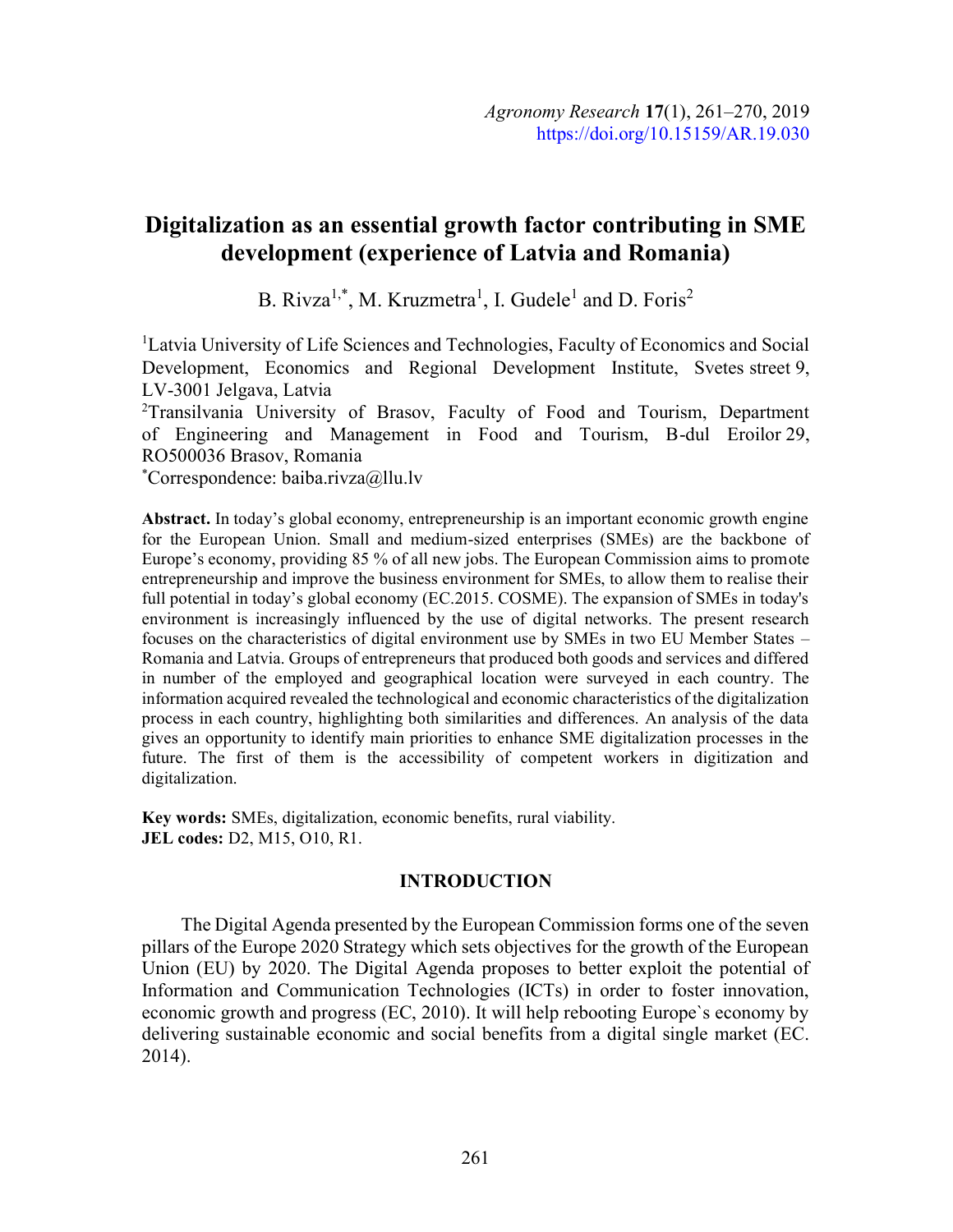Digitalization as an important phenomenon has been discussed at several forums held in Europe. At the TUAC (Trade Union Advisory Committee) Forum (February 2017), analysing the positive effect of business digitalization on economic growth, a focus was placed on the effects of this change on the labour market: employment as such and particularly training and new working conditions for employees aimed at raising their competences and opportunities in the labour market. The entry of technologies has to be aligned with building up the workforce's knowledge and skills, as new quality jobs are created. Only in this way, it is possible to maintain and increase prosperity for the population (TUAC, 2017).

At the Stakeholders Forum (March 2018), the main tracks of industry digitising have been widely discussed, stressing that the future of Europe and industry is digital, and the needs of digitalization are enormous. Therefore, the European Platform of national initiatives on the digitising industry is being established. The participants of the forum set the following key functions for the platform: coordination of national and regional activities, expansion of private-public partnerships not only in usual fields but also in the financial field, exchange of positive experience and the build-up of employee and employer competences needed because of changes in economic activity (EC, 2018b).

Since SMEs comprise a significant share of the total enterprises in the European Union, one of the key messages from the Stakeholder Forum is dedicated to SMEs. The message stresses that only one in five such enterprises is engaged in digitalization, as this process is hindered by financial, human skill and time constraints. For this reason, there is a need to provide digitalization and financial help to SMEs (EC, 2018a:59)

The nature of digitalization and the impact of it on the society are important research problems for scientists. Digitalization is characterised as the most striking feature of the Fourth Industrial Revolution (Schwab K.; 2017; Rachinger M. et al., 2018). The concepts of 'digital production' and 'digital people' emerged, referring to changes both in production processes and in people involved in the processes and stressing that the digital people represent the new technologies that entered the production of goods and services (Perkowitz S., 2005; Rhoades L, 2005). In order for digitalized activities to emerge, the territory where the activities develop has to have a digital environment, i.e. Fiber to the Premises (FTTP), meaning the Internet is available to any group of individuals interested in the use of it (Broadband...2017). Consequently, a new business model is emerging, which encompasses the customer dimension, the benefit dimension, the value added dimension, the partner dimension and the financial dimension and which has to form a system for networking of actors (Shalmo et al., 2017).

Scientists focus also on the spatial distribution of the digitalized economy in the European Union, examining the performance of the EU as a whole and each individual Member State and giving an opportunity to do a comparative analysis. In this respect, an example is the research on the digital economy that compared Poland with the other EU Member States (Moroz, 2017). A similar analysis was done on the pace of business digitalization in Sweden, assessing the results achieved (Mahring et al., 2018). A focus is placed also on an analytical combination of the spatial and content aspects. An example is the research on the digitalization of microenterprises that compared the situations in Eastern European and Western European countries and used an online survey of 36 microenterprises as an information source (Pytkovska & Korynski, 2017).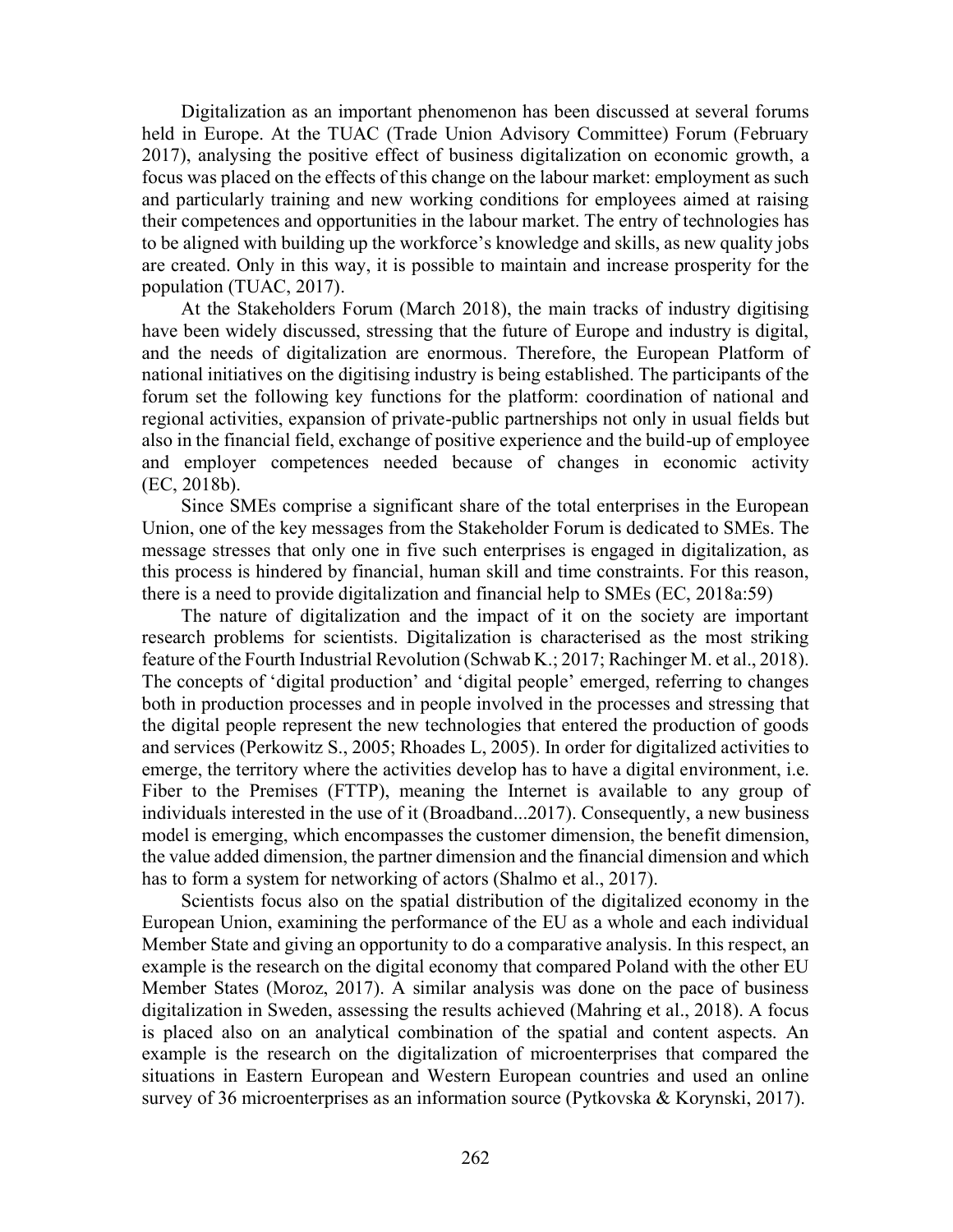The present research continues detailing the spatial and content aspects of business digitalization. The research object is a combination of SMEs as the content aspect and two EU Member States – Latvia and Romania – as the spatial aspect. The research aims are: a) to assess the positions of Romanian and Latvian SMEs within the EU based on the DESI index and b) to compare and assess the technological and economic characteristics of the digitalization process in each country. Methodology and methods: The research used the following information sources: the Digital Economy and Society Index (DESI), which showed the situation of each country examined by the research within the EU, while a more detailed situation in both countries was identified by conducting a survey in each of the countries ( $n = 100$  in Romania and  $n = 100$  in Latvia operating in the manufacture of goods, in the supply of services and marketing). Since most of the respondents represented microenterprises (81.0% in Romania and 70.0% in Latvia) located outside cities, the data acquired gave an opportunity to get insight into the manifestations of digitalization contributing to maintaining the viability of rural space both in Romania and in Latvia. To maintain the viability of rural areas, the society has to move with the times and engage in modernisation processes. Nowadays, the key path of modernisation is digitalization that significantly affects the economy and the society's life as a whole.

To assess the situation, the research used the DESI index component 'Business technology integration: the digitalization of business and development of the online sales channel' (EC. 2018a).

#### RESULTS AND DISCUSSION

## 1. Positions of Rumania and Latvia within the EU with regard to SME digitalization

The DESI is a composite index (five components) that shows the overall situation in a spatial unit examined. According to the latest data, both Latvia and Romania still lagged behind the EU average. However, the data indicated the two countries progressed and continued approaching the EU average (Fig. 1).



Figure 1. Digitalization progress in Rumania and Latvia in the last three years. Source: (DESI composite index, EC. 2018a).

In the last three years, the EU average rose by 8.0%, while the index for Latvia increased by 10.4% and for Romania by 17.2%. In the result, Latvia reached 94.1%, while Romania – 69.4% of the EU average. The population's interest in the use of the Internet and the build-up of digital skills to be used for mutual communication as well as communication with national regulatory authorities increased.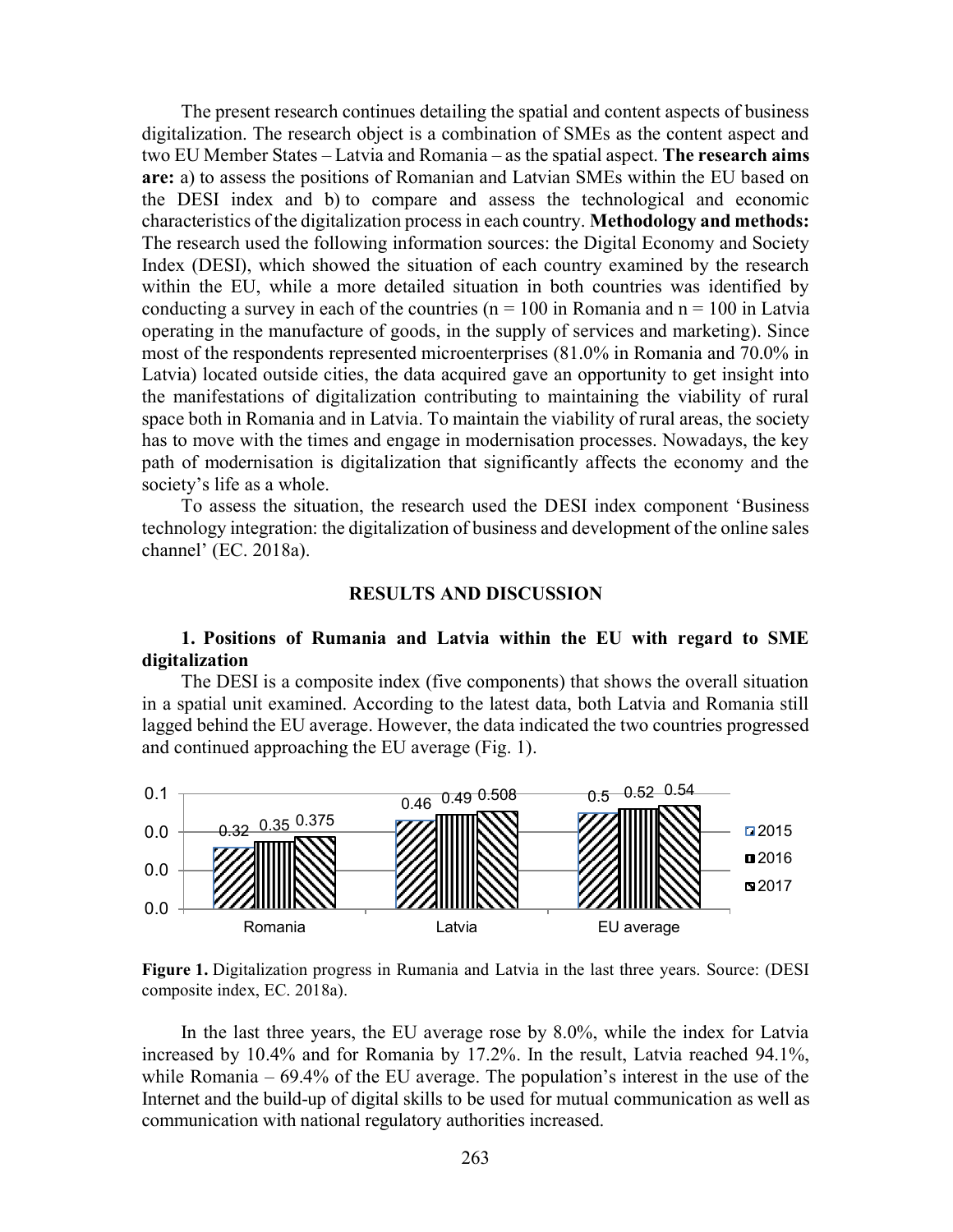As regards the research problem, the authors were particularly interested, first, in the composite index components showing residents' use of the Internet for shopping (3c2) (Table 1), as the Internet serves as a source of various information and a means of communication and as a platform for shopping. Online

Table 1. Increase in the use of the Internet as a tool for shopping,  $(\%)$ 

| Online<br>shopping | 2015 | 2017 | Growth,<br>$%$ -points |
|--------------------|------|------|------------------------|
| Romania            | 18%  | 23%  | 5%                     |
| Latvia             | 48%  | 74%  | 26%                    |
| EU average         | 65%  | 68%  | 3%                     |

Source: authors' calculations based on the DESI index (3c2) (EC. 2018a).

shopping is a form of electronic commerce, which allows consumers to buy goods and services directly from a seller (Moroz, 2017).

According to the authors' calculations, online shopping as an option of consumer behaviour rose sharply in Romania and in Latvia in particular over the last years, exceeding the average growth rate for the EU. Nevertheless, a lot of efforts have to be made to increase the availability of digital services and reach the most optimum level (84% in Sweden, 82% in Denmark), in Romania in particular.

Second, the composite index components for SMEs reveal important facts regarding the research problem, as they show the SMEs engagement in this form of electronic commerce (DESI 4b1, 2, 3) (Table 2).

SME electronic commerce in Romania and Latvia has begun and expands. The number of SMEs engaged in such activities rose, which was indicated by an increase in the share of those engaged in the digitalization process. Online selling in Romania approached the EU level (44.8% of the EU average), while in

Table 2. Engagement of SMEs in online selling (% of total SMEs)

|                             | 2015  | 2017    | Growth,<br>%-points |  |  |
|-----------------------------|-------|---------|---------------------|--|--|
| Selling online              |       |         |                     |  |  |
| Romania                     | 7.4%  | $7.7\%$ | 0.3%                |  |  |
| Latvia                      | 8.3%  | 10.6%   | 2.3%                |  |  |
| EU average                  | 16.0% | 17.2%   | 1.2%                |  |  |
| Selling online cross-border |       |         |                     |  |  |
| Romania                     | 1.9%  | 1.8%    | $-0.1\%$            |  |  |
| Latvia                      | 3.9%  | 4.7%    | 0.8%                |  |  |
| EU average                  | 7.5%  | 8.4%    | 0.9%                |  |  |

Source: authors' calculations based on the DESI index (4b1, 3) (EC. 2018a).

Latvia this level slightly exceeded the EU average (61.6% of the EU average). The levels for online cross-border selling were lower, yet this kind of activity grew. Overall, electronic commerce is an indicator of successful economic activity for SMEs, which is confirmed by an increase in e-commerce turnover in the last year (2017/2016) by 0.9% in Romania and 0.4% in Latvia.

If analysing SME e-commerce, a comparison of an indicator for an individual country with the EU average represents only an intermediary comparison. A comparison of it with the optimum level among the EU Member States has to be the next step. For example, 30.0% of the population in Ireland, 28.5% in Sweden, 27.8% in Denmark and 21.9% in Lithuania were involved in online commerce. This is an obvious target to move towards for the employees of SMEs in Romania and Latvia (The Digital... 2018).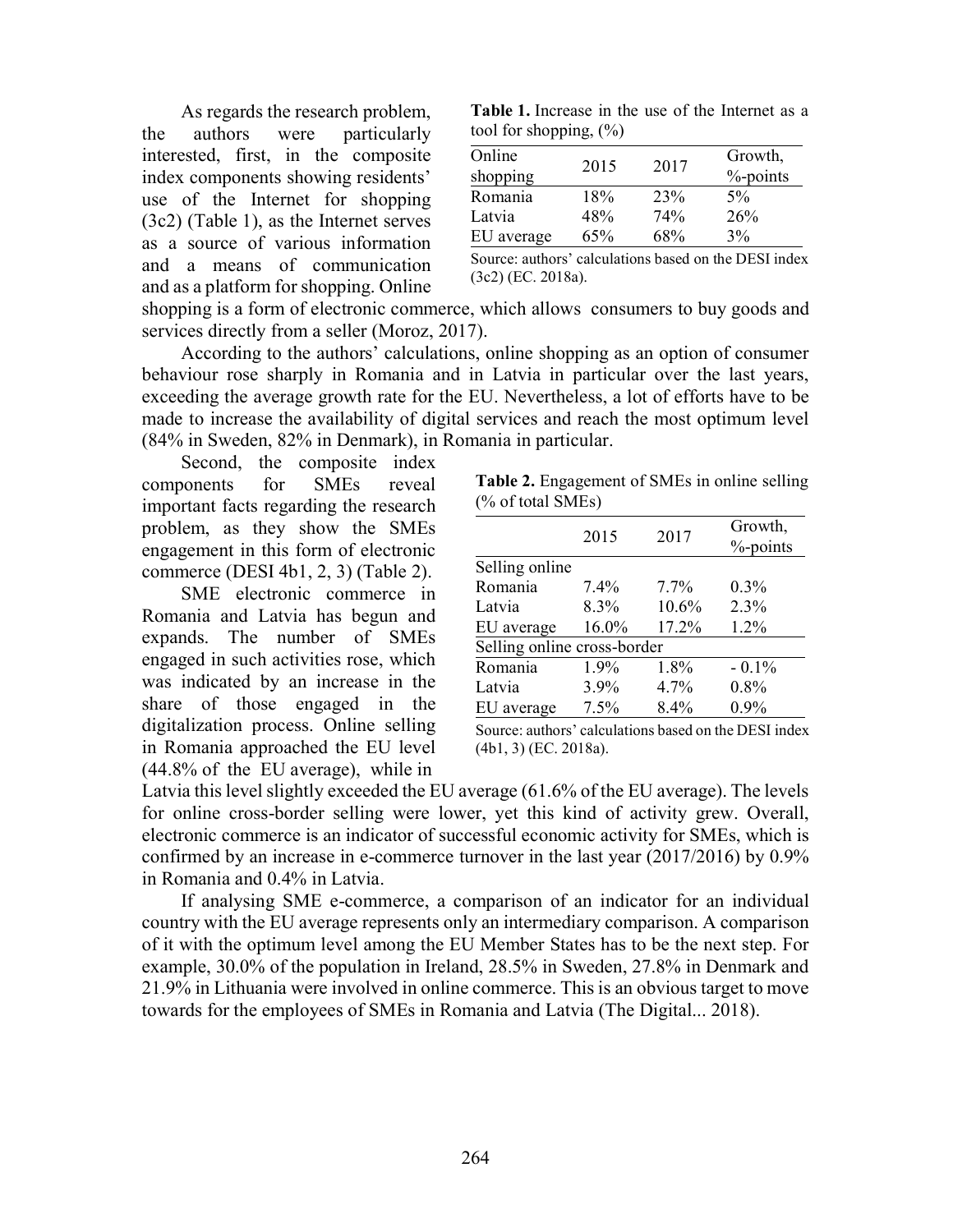# 2. Technological and economic characteristics of the digitalization process in Romania and Latvia

The DESI composite index components give a rough notion of the phenomenon researched, as they indicate the overall situation in the countries, whereas the survey of SME businesspersons conducted by the authors and an analysis of the data give some insight into the digitalization process at the enterprises engaged in e-commerce in each of the countries and allow assessing the process. Since the survey involved respondents from enterprises producing goods and services and trading enterprises with less than ten employees as well as with a larger number of employees, this gives an opportunity to identify whether the kind of economic activity and the size of enterprises can affect the SME digitalization process. Progress in the SME digitalization process both in Romania and in Latvia has been confirmed by the DESI index (4b1, 2, 3). The survey, however, gives insight into the purposes of engagement in Internet marketing or e-commerce, the results achieved and the problems related to this activity.

## 2.1. Purposes of engagement in Internet marketing or e-commerce

Marketing as a phenomenon involves at least three components – communication with customers, advertising goods or services and, finally, sales of the goods or services offered.

The survey results allow concluding that overall, communication with customers was almost of the same importance for SMEs in both countries. Selling goods as a purpose was more stressed by the respondents in Latvia, yet there was a considerable difference in perception of the role of advertising between both countries. It was referred to as dominant by the Romanian respondents, whereas only a tenth of the Latvian respondents mentioned it (Table 3). This could be explained by the fact that online shopping as an option of shopping was more popular in Latvia than in Romania (EC 2018, 3c2). In Latvia, there are service enterprises developing Internet tools (websites, social networks, mini blogs etc.) for other enterprises ordering the tools (Marketing Angels Ltd).

| Purpose                      | Average          | Goods-<br>producing<br>enterprises | Services-<br>producing<br>enterprises | Trading<br>enterprises | Others |
|------------------------------|------------------|------------------------------------|---------------------------------------|------------------------|--------|
| Romania                      |                  |                                    |                                       |                        |        |
| Advertising                  | 73.0             | 64.3                               | 67.3                                  | 90.9                   | 88.9   |
| Selling goods or services    | 67.0             | 60.7                               | 86.5                                  | 36.4                   | 44.4   |
| Communication with customers | 72.0             | 78.6                               | 73.1                                  | 45.4                   | 33.7   |
| Latvia                       |                  |                                    |                                       |                        |        |
| Advertising                  | 11.0             | 96.0                               | 83.8                                  | 44.4                   | 23.5   |
| Selling goods or services    | 77 <sub>.Q</sub> | 78.3                               | 73.0                                  | 66.7                   | 64.7   |
| Communication with customers | 71.0             | 0.0                                | 5.4                                   | 27.8                   | 70.6   |

Table 3. Main purposes of using the Internet environment by enterprises, % (several answers possible)

Since the SMEs surveyed were comprised of those producing goods or services and trading ones, the data acquired in the survey gave an opportunity to analyse the components of interest in e-commerce as well as the kinds of economic activity represented. In both Romania and Latvia, the interest in the use of the Internet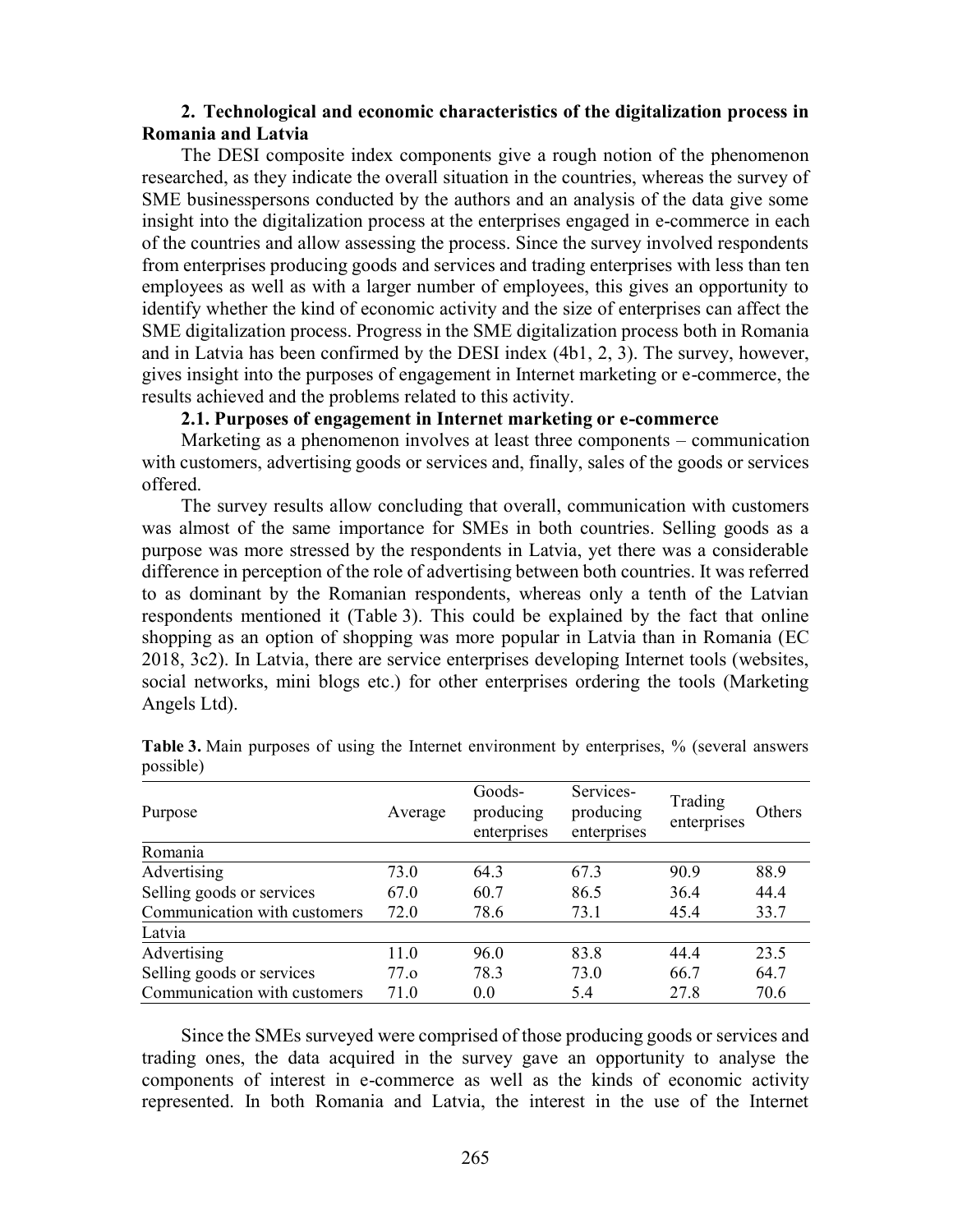environment differed between business entities producing goods or services and trading ones as well as those engaged in other kinds of economic activity. In Romania, the role of advertising increased for the mentioned groups of enterprises, whereas the role of sales promotion and communication with consumers decreased. In Latvia, the situation was completely opposite – the demand for advertising decreased, whereas the demand for the Internet environment increased in order to communicate with consumers of goods and services.

As regards the size of enterprises, in both Romania and Latvia the replies given by the representatives of microenterprises with up to ten employees were consistent with the average for all the SMEs (Table 3) – communication with consumers dominated, followed by opportunities for selling goods or services. However, the needs for advertising were different. In Romania, advertising as an important purpose was noted by 69.1% of the respondents, whereas in Latvia – only by 12.9%. In Romania, the larger the enterprise in terms of employment, the higher the interest in digitalized advertising. The interest of enterprises with more than 25 employees could reach even 100%. In Latvia, the situation was opposite – the larger the enterprise, the lower the interest in business digitalization.

#### 2.2. Gains from engagement in Internet marketing or e-commerce

Net turnover includes the revenues from the sale of products, goods, and services. The ability to use electronics provides an opportunity to increase net turnover from both producing goods and producing services (21st century...). In the opinion of the Romanian and Latvian respondents, the SMEs benefited from it in both countries.

| $\frac{1}{2}$ (enterprises operating for frore than one fear) |         |                                    |                                       |                        |       |
|---------------------------------------------------------------|---------|------------------------------------|---------------------------------------|------------------------|-------|
| Turnover increase                                             | Average | Goods-<br>producing<br>enterprises | Services-<br>producing<br>enterprises | Trading<br>enterprises | Other |
| Romania                                                       |         |                                    |                                       |                        |       |
| No increase                                                   | 8%      | 20.0%                              | $4.2\%$                               | $9.1\%$                | $0\%$ |
| Insignificant                                                 | 23%     | 48.0%                              | 12.8%                                 | 18.2%                  | 33.3% |
| Significant                                                   | 52%     | 28.0%                              | $70.2\%$                              | 72.7%                  | 44.5% |
| Very significant                                              | 9%      | $4.0\%$                            | 12.8%                                 | $0\%$                  | 22.2% |
| Latvia                                                        |         |                                    |                                       |                        |       |
| No increase                                                   | $5\%$   | $0\%$                              | $0\%$                                 | $5.6\%$                | 11.8% |
| Insignificant                                                 | 31%     | 52.2%                              | 32.4%                                 | 33.3%                  | 29.4% |
| Significant                                                   | 47%     | 47.8                               | 45.9%                                 | 44.4%                  | 58.8% |
| Very significant                                              | 12%     | $0\%$                              | 21.6%                                 | 16.7%                  | $0\%$ |

Table 4. Net turnover increase after commencing Internet marketing or e-commerce, % (enterprises operating for more than one year)

Even though the percentages of increase in net turnover differed between Romania and Latvia, the dominant positions were the same. An insignificant increase in net turnover was specific to goods-producing enterprises, while a significant increase in net turnover was specific to services-producing enterprises irrespective of the kind of services they provided. For such enterprises, an increase in net turnover was very significant in Romania. This indicates Romania expanded activities paving the way to approach the EU average for financial gains from Internet marketing or e-commerce activity.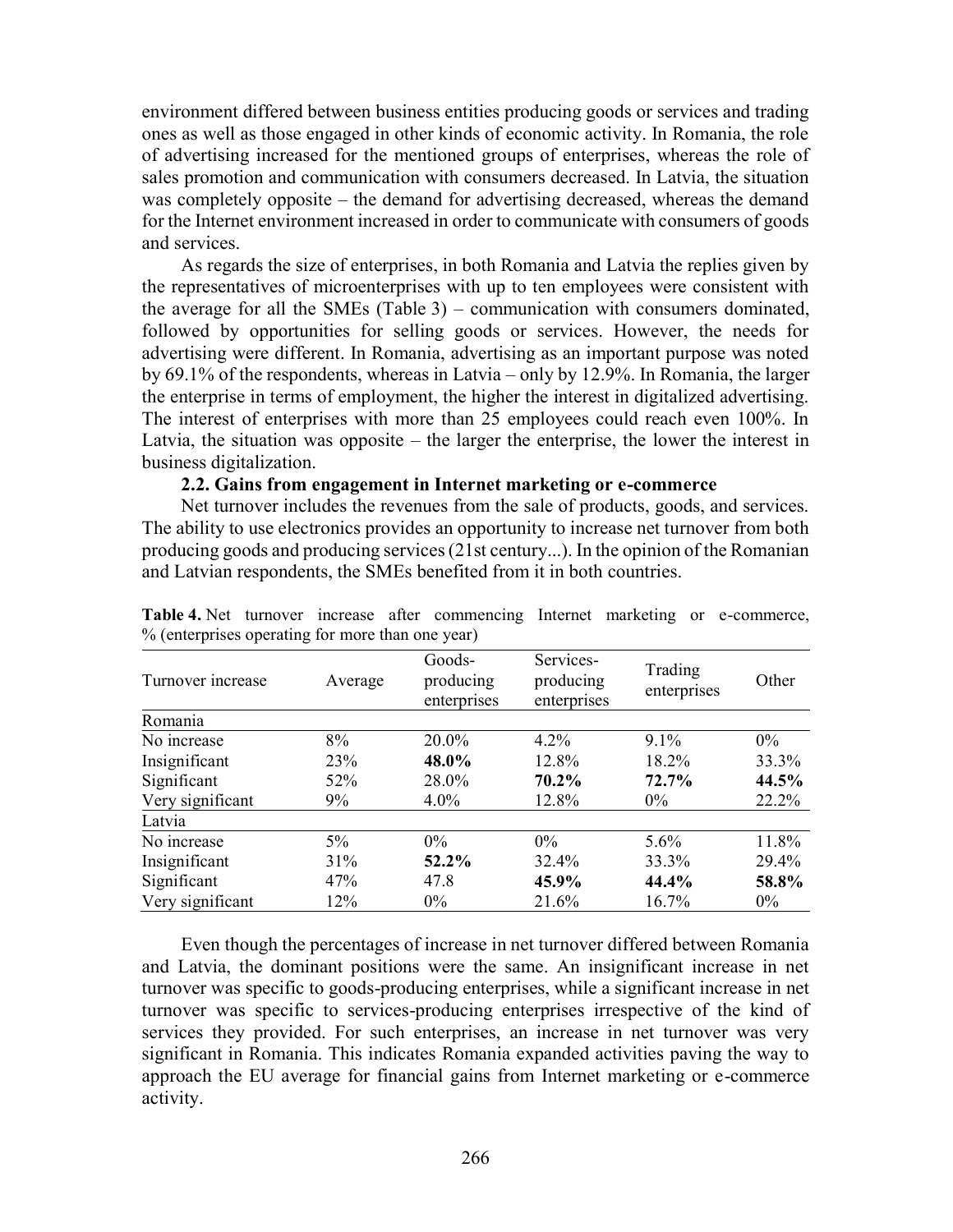Both in Romania and in Latvia, e-commerce took both forms – domestic trade as well as cross-border sales (EC. 2018a - 4b1, 3). The survey results revealed a breakdown of domestic e-commerce transactions for the SMEs that had engaged in digital marketing. In both countries, the percentages of enterprises engaged only in domestic trade were equal (71%). For this reason, the percentages of SMEs engaged in crossborder commerce were also equal (29%). Nevertheless, the degrees of engagement in the European Union or even the global markets were quite different (Fig. 2).



Figure 2. Exports of goods or services abroad, as a % of SMEs using e-commerce.

The data acquired in the survey were consistent with the DESI index values presented in Table 2, i.e. SMEs slowly commenced their cross-border commerce. A breakdown of the enterprises by kind of economic activity revealed that in Romania, their engagement in cross-border commerce ranged from 9.1% (trading enterprises) to 38.5% (providers of various services). Just like in Romania, in Latvia too trading enterprises were minimally (18.8%) engaged in cross-border commerce, whereas goodsproducing enterprises were maximally (45.5%) engaged in cross-border commerce. This means there were both differences and similarities between the countries.

The survey data revealed the effect of enterprise size on their extent of cross-border commerce. A comparison of the enterprises by size (in terms of employment) revealed that the engagement of the enterprises employing more than 25 people in cross-border commerce was the highest both in Romania and in Latvia (80.0% in Romania, 83.3% in Latvia), whereas the engagement of the microenterprises (up to 10 employees) was the lowest: 13.5% in Romania, 14.3% in Latvia.

The slow engagement of SMEs in e-commerce and particularly in cross-border commerce was affected, in the opinion of the respondents, by two factors. The first one was high costs of maintaining the e-commerce environment. A larger problem, according to the Romanian and Latvian respondents, was a lack of competent specialists at enterprises (12% in Romania and 35% in Latvia). To expand e-commerce and particularly cross-border commerce, specialists having competences in production and particularly competences for organising sales on the Internet were needed.

A survey of Western and Eastern European microenterprises done by Polish researchers identified a lack of finances as a factor constraining the expansion of digitalization; another obstacle was the insufficient skill of consumers themselves to use the Internet for shopping (Pytkovska & Korynski, 2017). The aspects of a digital buyer have become a research problem (Managing..., 2018). The European programme 'COSME' (2014 – 2020) was established for strengthening the positions of SMEs within the business sector and getting access to financial assistance for entry into the single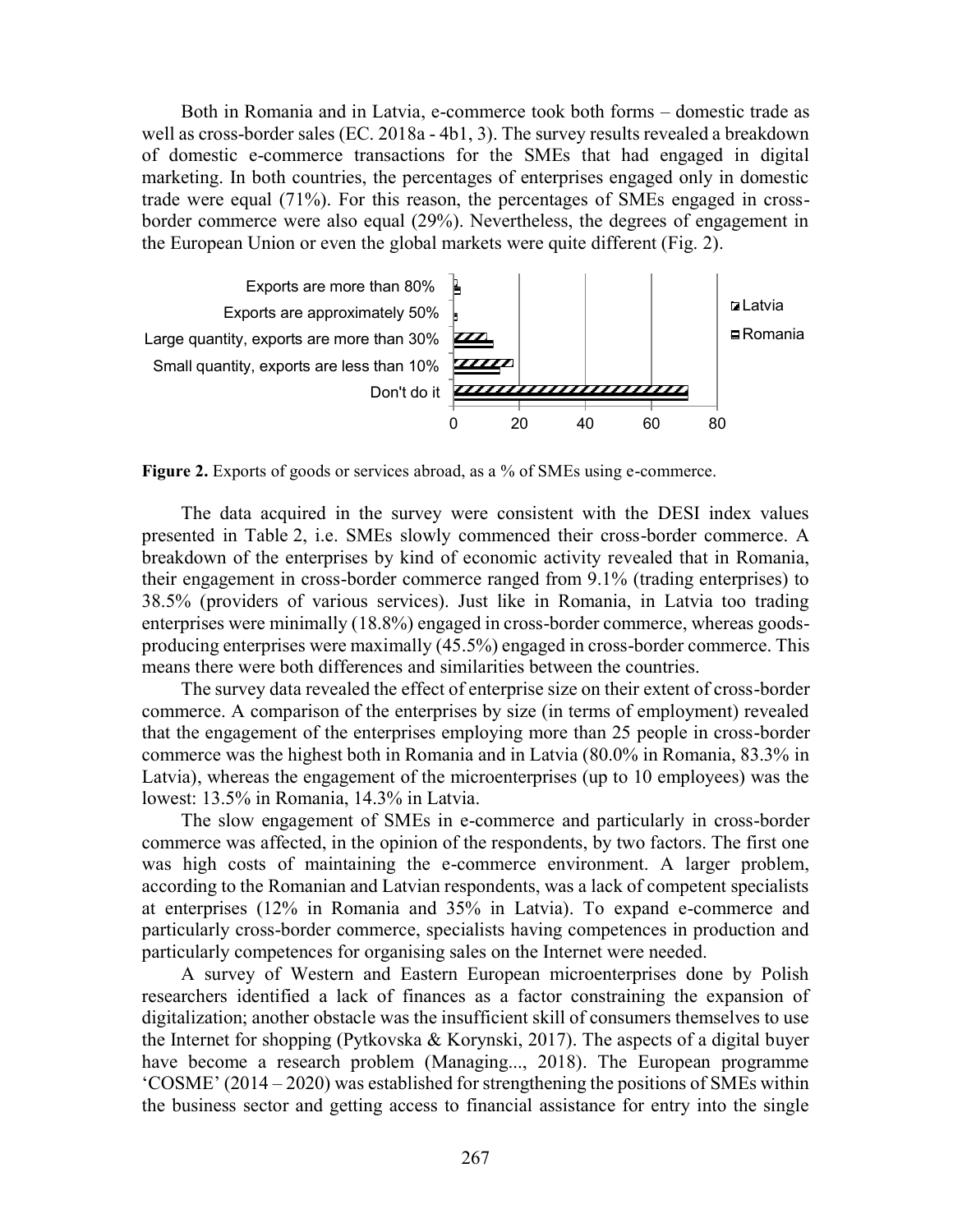market and for cooperation networks, with a special focus being placed on promoting business digitalization (EC, 2015). Successfully implementing the programme could contribute to mitigating the mentioned problems. How fast this could be done largely depends on the implementation of the digitalization policy in each EU Member State.

# 2.3. Assessment of the results achieved of Internet marketing efforts according to the goals set

Commencing any innovative activity is associated with the goals to be achieved by implementing this activity. Commencing Internet marketing or e-commerce, as described in section 2.1 of the paper, is associated with specific goals. The survey of SMEs in Romania and Latvia gave an opportunity to identify not only the goals of beginning something new but also the extent to which the goals, in the opinion of SME representatives, had been achieved at their enterprises.

A positive fact, of course, is that engagement in business digitalization and ecommerce has yielded real results. In both countries, the SMEs achieved some results for each of the goals set: advertising goods and services, communication with buyers of their goods and services as well as selling their goods and services (Fig. 3).



Figure 3. Respondents' ratings of e-commerce activity at their enterprises (weighted average on a five-point scale).

The survey revealed both similarities and differences between the countries. The first difference was the respondents' perspective on opportunities provided by ecommerce. In Romania, all the use options of digitalization were rated almost equally (ratings varied around 2.5 on a 5-point scale). In contrast, in Latvia the respondents' ratings of use options of digitalization were different. Communication, advertising and image popularisation were rated relatively high (ratings varied around 4.0), whereas selling goods and services was rated relatively low (only 2.7). It is interesting that in both countries particularly the ratings of selling goods and services were almost equal. This, in the opinion of the authors, confirms the opinion of the respondents of both countries once more that the relatively high development level of the Internet environment providing a possibility to advertise goods or services as well as communicate with buyers of goods and services does not ensure e-commerce activity is successful. As noted by the SME representatives, specialists competent in both digitalization and commerce organisation were needed. This was convincingly confirmed by the DESI indicator. In Romania, ICT specialists accounted for 2.0% of the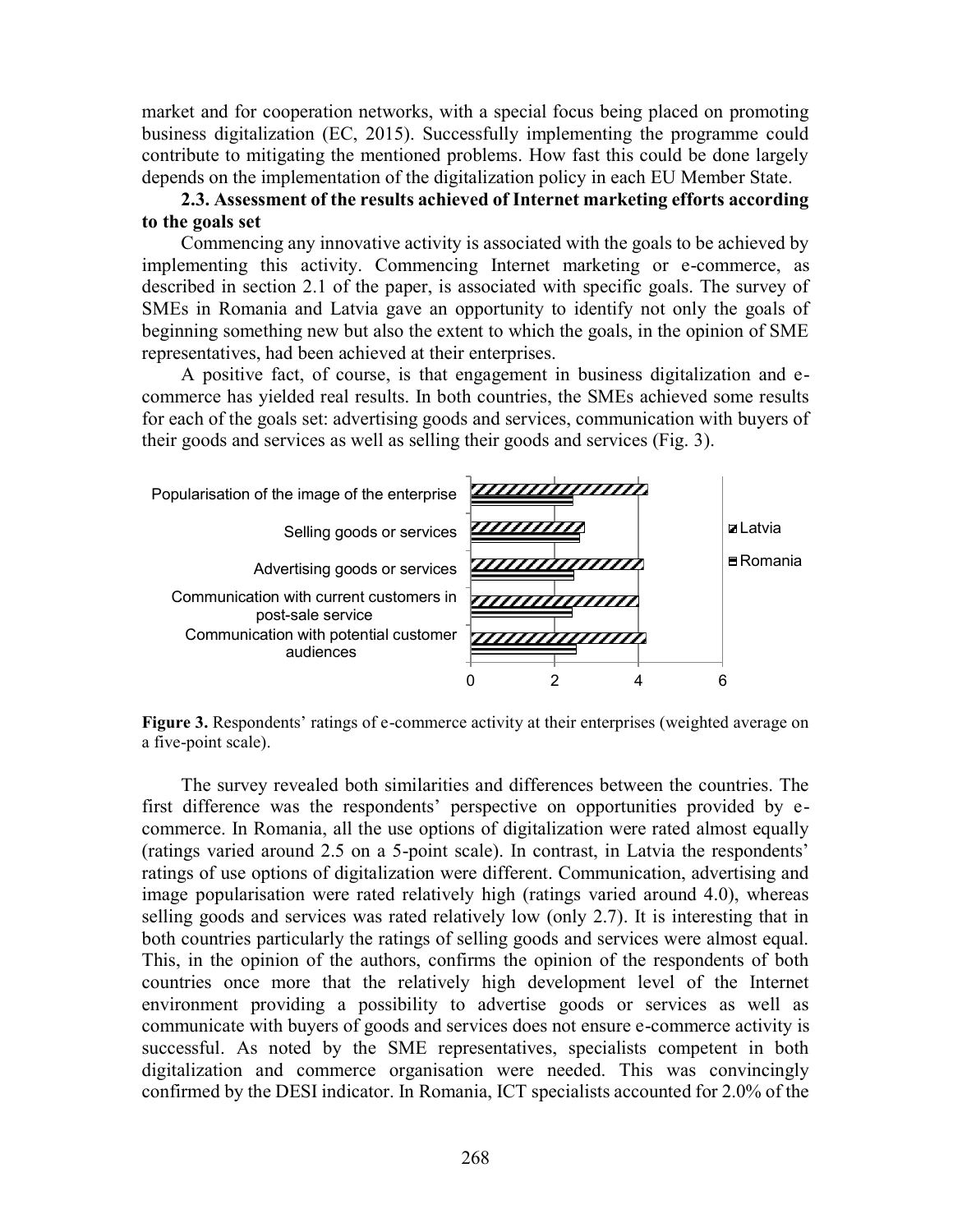total employees, in Latvia – 2.2%, while in Sweden where e-commerce activity was twofold higher, they comprised 6.3%, i.e. three times more (EC. 2018a).

| Country | Goods-producing | Services- producing | Trading     | Other |  |
|---------|-----------------|---------------------|-------------|-------|--|
|         | enterprises     | enterprises         | enterprises |       |  |
| Romania | 2.33            | 2.54                | 2.90        |       |  |
| Latvia  | 2.30            | ר ג                 | 2.57        |       |  |

Table 5. Role of e-commerce in selling goods or services (weighted average on a five-point scale)

In both countries, in the opinion of the respondents, the largest problems were faced by goods-producing enterprises selling their goods through e-commerce, as the representatives of this group of enterprises gave the lowest ratings of e-commerce. This means that this group of enterprises in particular has to seriously and actively consider hiring ICT specialists, and – what is important – the specialists being able to also improve the performance of their e-commerce units. Swedish researchers associate it with their skill to better understand the needs and wishes of diverse consumer groups and the fact that the demand for goods is differentiated if the society is differentiated. Since the dominant part of the market is represented by buyers/consumers, this fact has to be taken into consideration in e-commerce and particularly cross-border selling management in order to promote the sales of goods and services (Monitoring ...2018).

### **CONCLUSIONS**

The DESI index data aggregated by the authors confirm that the digitalization process progresses both in Romania and in Latvia. It is showed both by the DESI composite index and by the characteristics of SME economic activity, indicating that both countries are approaching the level of the old European Union Member States.

The data of the survey of Romanian and Latvian SME representatives gives an opportunity to express some conclusions on the pace of digitalization in two new European Union Member States that are very different in area size and population density as well as geographical location. There are similarities in SME digitalization between both countries. Communication with buyers/consumers promote sales of goods and services. In Latvia and Romania e-commerce takes the form of both domestic and cross-border selling. As result most of the SMEs financially benefit from digitalization, as their net turnovers rise. Also released problematic similarities. The Internet environment for the purpose of e-commerce is expensive. Lack of ICT specialists that can manage the e-environment and also competently organise cross-border selling, as it is not the same job. The smaller the enterprise (in terms of employment, net turnover), the lower the share of the enterprises engaged in e-commerce because of the two mentioned factors.

At the same time, one quite important difference in opinion on e-commerce between the Romanian and Latvian SME representatives has to be stressed. The Romanian respondents rated communication, advertising and sales with regard to e-commerce quite equally. The Latvian respondents' opinions on the same phenomena were different. The Latvian SME representatives rated advertising goods or services and communication with consumers higher than the Romanian counterparts did. However,